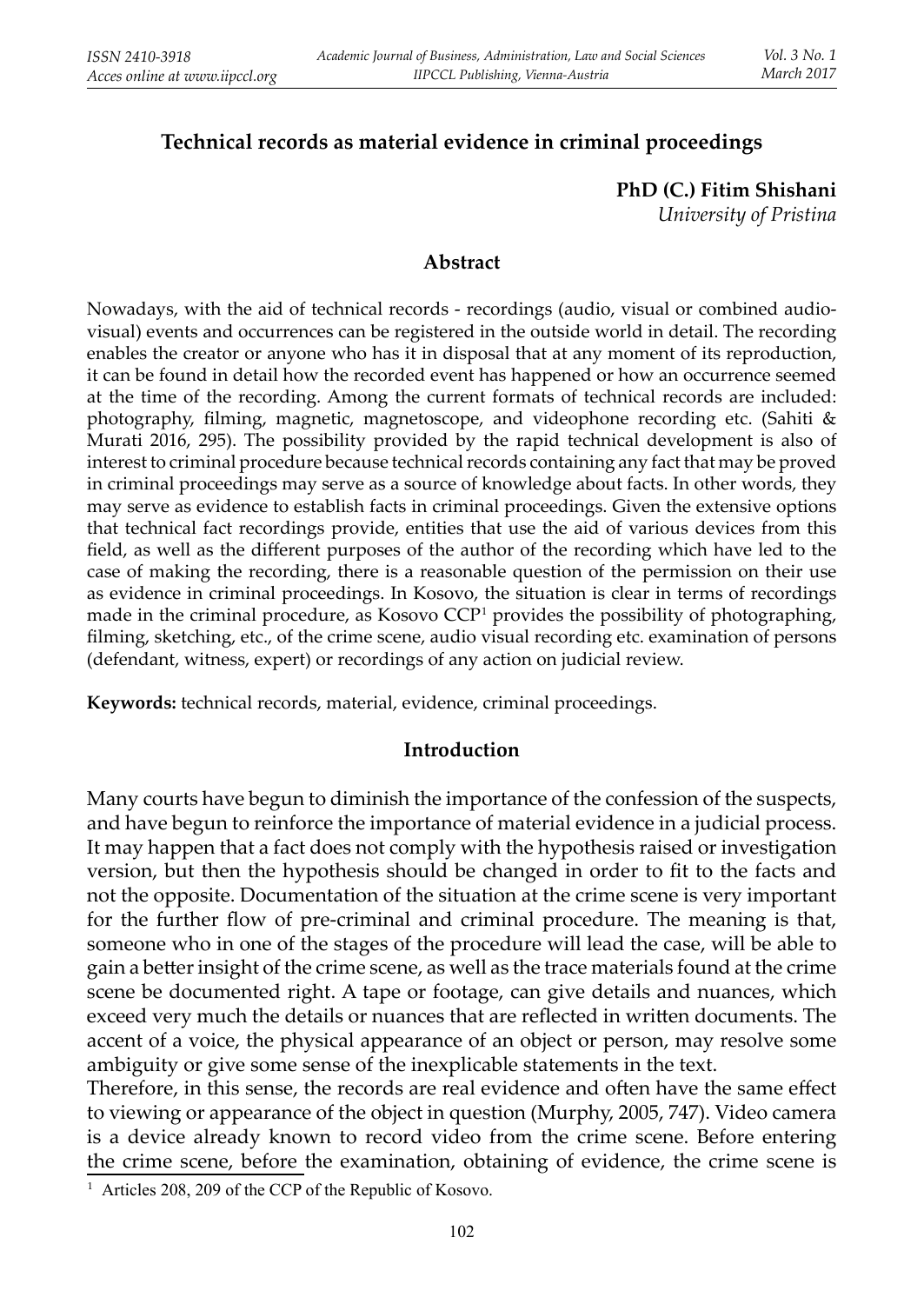photographed or recorded. This results in the presentation of the crime scene as it appeared to be at the time of its examination. For video recording of the crime scene, the record of examination of the crime scene serves as a script to a film. So, the expert with a video camera follows step by step the description in the minutes of record, to make more complete the screen presentation of the entire crime scene of the event and the recording may be accompanied always by reading aloud the text of the minutes(Myftari, Shishani & Kotri, 2010, 108).

Removal of every trace before this process is completed is accounted to be a big mistake, because during the trial, any evidence taken before photographing or recording is performed, may be called into question about its admissibility (Becker, Ronald F., 2005, 41). The photograph of the crime scene examination is a special procedural document of a technical nature. It is a technical as well as independent recording as sui generis procedural test. The content of such recordings is a source of argument evidence, namely the form which contains facts that are the object of the argument. If the content of the photograph is accepted, it becomes evidence. Photos join the minutes and together make up the entireness. Photos must be technically made clear, visible, understandable and consistent.

Admissibility of photos during a judicial process should primarily be simple. In principle, the parties agree on the admissibility of most of the evidence presented on most issues and that this evidence can be accepted without any objection. However, when there are objections to the admissibility of evidence, the judge must decide the matter under jurisdiction of the court. The parties shall inform each other about any eligibility issues that should be referred to the judge and opposing evidence should not be presented or referred to the judge without being judged as admissible (Murphy, 2005, 95).

It is the duty of investigators to gather all present evidence-testimonies; it is the duty of prosecutors and judges to weigh the value of such evidence. The first test which evidence must pass is their confirmation in court. All investigators must not only have knowledge of the eligibility rules of evidence, but also the basic working knowledge on all kinds of evidence which are considered valid before the court (Becker, Ronald F., 2005, 16). The investigator should also have such a working relationship with the prosecutor, and knowledge of his work style which allows evidence to be admissible, when the same addresses formal questions. New prosecutors may be less familiar with various legal requirements regarding the admissibility of evidence, rather than an experienced investigator. Lack of proof concerning the admissibility of a piece of evidence, which is actually a proof, can lead to the "loss" of that evidence. For this reason, it is very important that the investigator, who was on the crime scene, assist the prosecutor in preparing all kinds of questions which help in the process of admissibility of evidence in court.

Once that evidence can be defined as any material which will assist the court in determining the probability of past events that need to be investigated, this shows the importance of the admissibility of evidence in a judicial process. The importance of cooperation between investigators and prosecutors is of importance also for the burden of proof in criminal cases. As a rule, the legal burden of proof of each element of the charge, and thus the guilt of the defendant is carried from beginning to the end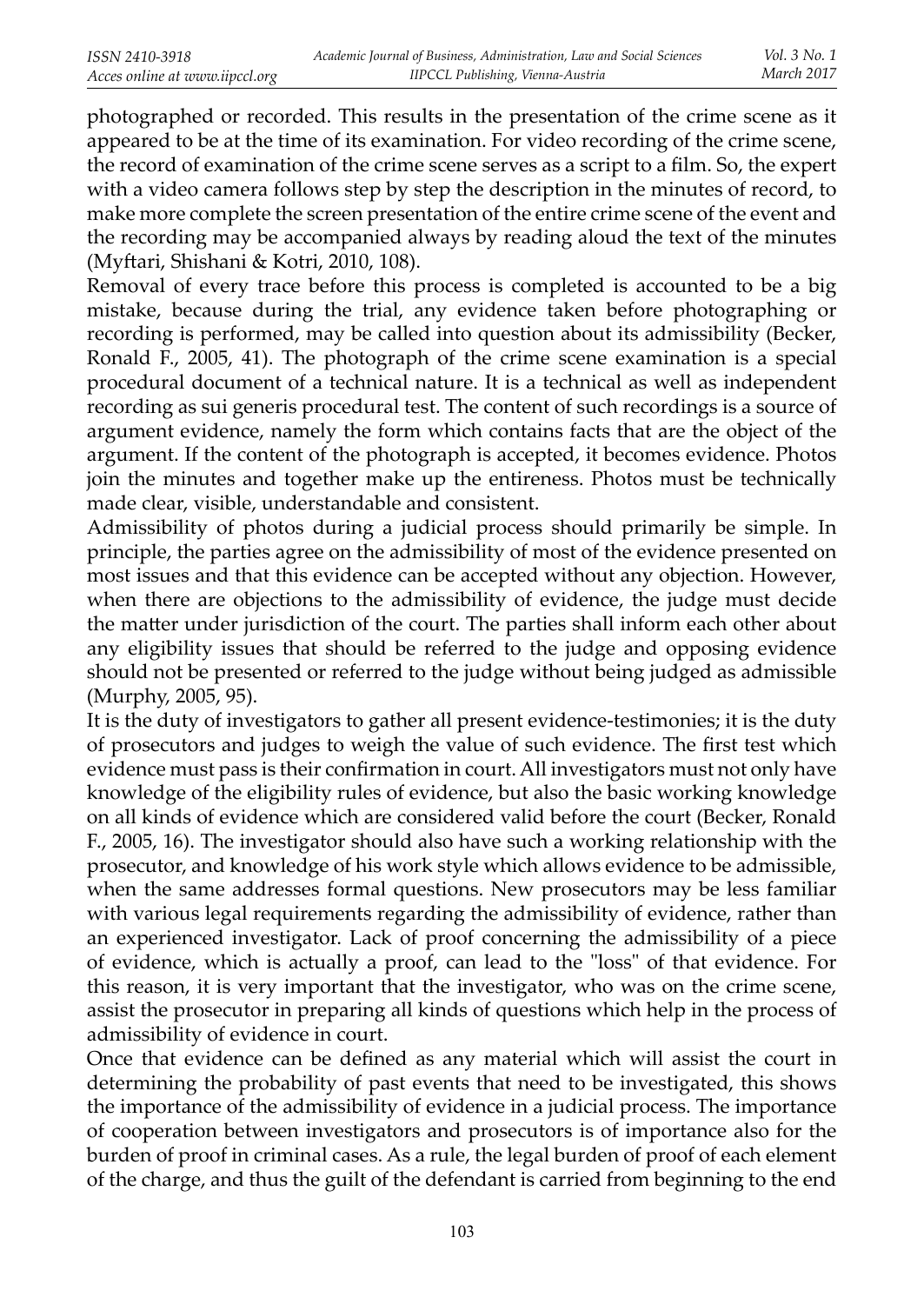by the prosecution. As a simple example, may be taken the admissibility of photos which in principle is not complicated, but may remain incomprehensible or not clearly explained by the prosecutor who is not familiar with the format of a certain photo.

All evidence requires a specific approach regarding their admission process during the court proceedings. Testimonies are not the same as facts. The facts derive from testimonies. Testimonies may tend to prove a fact or not, or may be so powerful as to create a reasonable doubt. The investigator is the one who needs to know what evidence is required to determine the issue of guilt, if that evidence shows, or fails to show guilt and when guilt is evident, could that evidence prove the guilt behind reasonable doubt.

## **Admissibility of video recording**

The rapid development of video and audio recording equipment has opened the issue whether such recordings may be used as evidence in criminal proceedings. The modern criminal law was created in the late nineteenth century, when such equipment did not have such practical importance and extent as today. Therefore, the procedural codes of the time, although by the principle of free evaluation of evidence allowed the use of any evidence for the confirmation of an important fact, yet they did not foresee the procedural way of use of records of equipment and technical instruments (technical records of facts). This deficiency has caused in theory different opinions about legal and procedural nature of their use for purposes of proof. The issue of the permissibility of the use of technical records depends, as a rule, on the way of their creation (Krapac, Davor, 2010, 483.).

The importance of video recording is also in the fact that it provides a realistic view of the crime scene because it gives the impression of the place and relationship of objects. In addition to the video depiction, there is also a sound description, so it is necessary to pay attention to internal communication during recording. Larger sequences must be recorded with very little interruption in order to avoid larger crossovers. When recording, it should be continued through the close crime scene, recording from a distance and then getting closer to the details to enlarging of the details. Investigators rely on video footage in order to document the crime scene visually. As technical recording are objects - carriers of evidence, in other words, they are part of the group of objects (items) that may serve as evidence in establishing the facts, "it appears that technical records not only can, but in principle, must be used to establish facts in criminal proceedings" (Bayer, II, 1978, 226). However, technical recording made by other persons outside the criminal proceedings, which, to be used as evidence, should be verified whether it meets the conditions to make possible the use of it as an evidence.

Evaluation of what the audio, visual or combined recordings prove is made by the court according to the theory of free evaluation of evidence, bearing in mind the other concrete evidence. These data can be verified by other evidence which the court shall provide upon motion of a party or on its own initiative (Krapac, Davor, 2010, 486.). We emphasize that the CCP of the Republic of Kosovo, has no provision prohibiting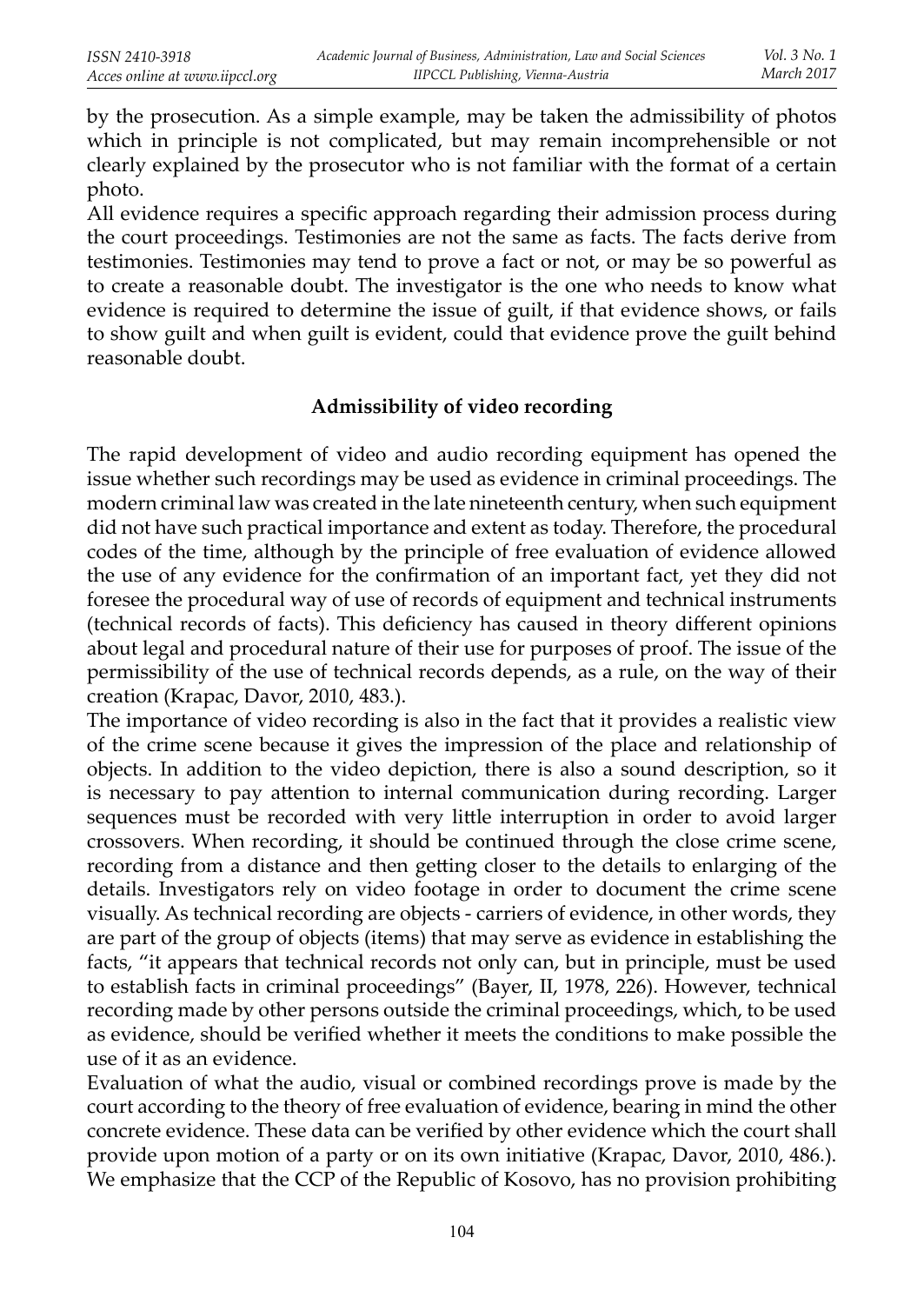the use of the recordings obtained through the criminal offense as evidence (i.e., unauthorized wiretapping, unauthorized photography), but since there are provisions that prohibit the use of violence in criminal procedure for obtaining the statements from the defendant, witness, etc., we consider that analogue position should be in the spirit of the law.

## **Conclusions**

These days, rapid technical and technological developments in the world, provide a good opportunity to conduct successfully fair criminal proceedings and, of course, the possibility of fair establishment of the facts and evidence in a particular criminal case. Naturally, the possibility and ways of use of the different technical records is regulated by special laws or codes, which regulate the normal functioning of the entire criminal procedure in a particular country. Technical records that were mentioned above, serve as evidence in order to establish the facts in criminal proceedings. In Kosovo, the Code of Criminal Procedure foresees the possibility of recordings made in criminal proceedings such as photography, film, sketching, etc., of the crime scene, audio-visual recordings, etc., then the audio-visual examination of the defendant, witnesses, experts, or recordings of any action on judicial review.

We conclude that the importance of the use of technical records as evidence in a criminal case is increased when in addition to reading of the minutes in judicial review; the reproduction of technical recordings is made. The content of the technical recordings should be a source of evidence of argument, namely the form which contains facts that are the object of argument. For instance, photographing of the crime scene, or any other object, if the content is admitted by the court, it becomes evidence. In this case the Code of Criminal Procedure of the Republic of Kosovo recognizes their probative value. Before the court decides on admissibility of technical records as evidence, it shall first be convinced that the evidence that may be learned is important, and then any technical record must be verified with regard to originality and authenticity. If for various reasons the court establishes that it was intervened in the originality of technical records, it is normal and obligatory that they be not used as evidence in criminal proceedings. Evaluation of the content of the technical recordings in the sense of what it proves, is done by the court based on the theory of free evaluation of evidence, of course, taking into account also the other evidence, which is provided in the proper manner to solve any particular criminal case.

#### **References**

Abadinsky H. (2007). Organized crime, St. John's University. Becker, R. F. (2005). Criminal Investigation, Second edition, Jones and Barlett publishers. Bayer, V. (1978), Jugoslavensko krivično procesno prava, II, Zagreb. Hajdari, A. (2006). Krimi i organizuar. Pristina. Krapac, D. Kazneno procesno pravo, Zagreb. Murphy, P. (2010). Murphy on evidence, Translation into Albanian, Tirana, 2010. Murati, R. (2005). Protection of Human Rights Under Kosovo's Criminal Code and Criminal Procedure Code, Chicago-Kent Law Review, Volume 80, No. 1.